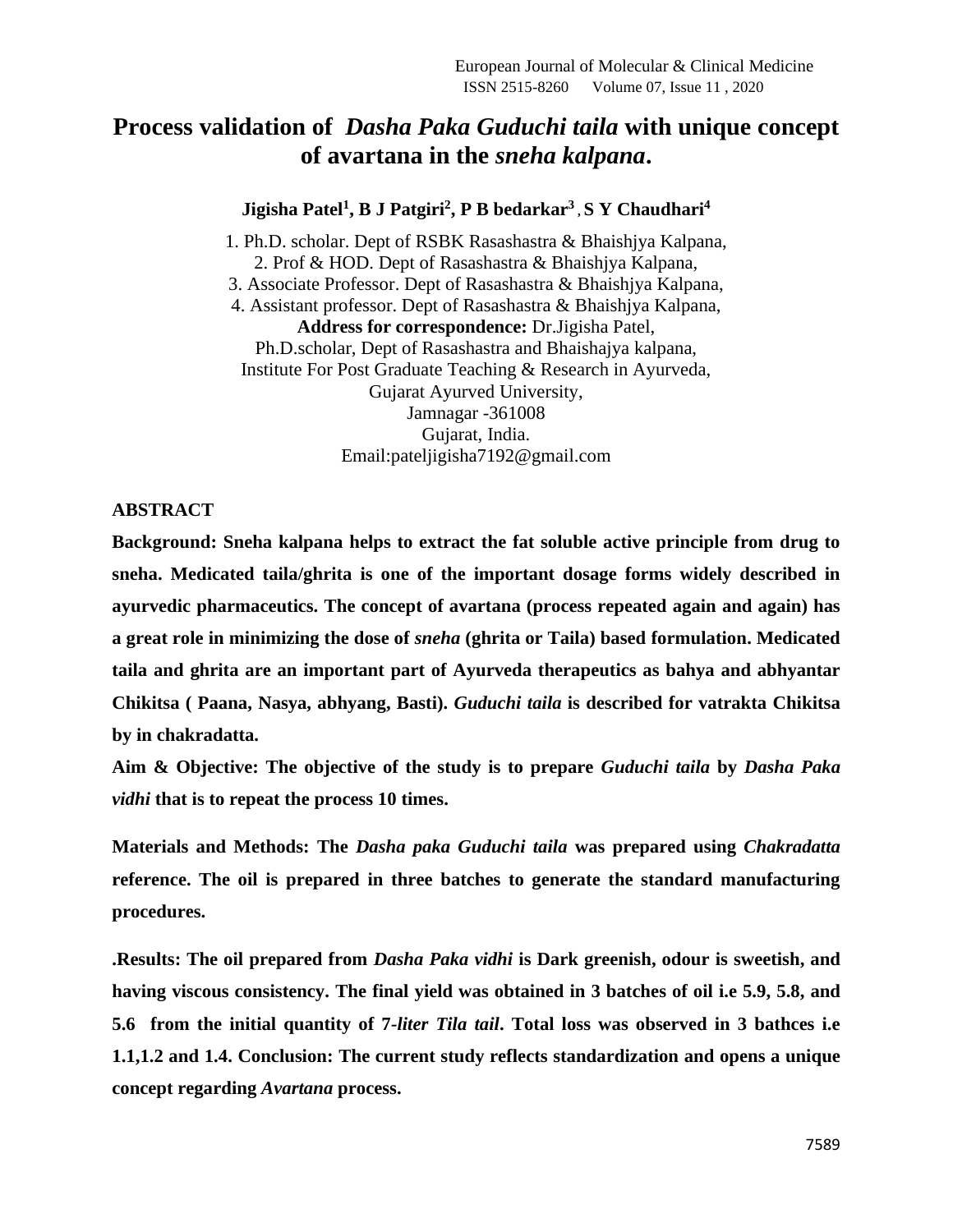**KEYWORDS :** *Guduchi (Tinospora cordifolia* (Wild) Miers), *Sneha kalpana, Avartana, Guduchi Taila,* Standardization.

## **INTRODUCTION**

Ayurvedic medicines are of various types based on their potency as *kwtaha*, *churna*, *avaleha*, *asava*-*aristha*, etc*. Sneha Kalpana* is one among the several highly established unique dosage forms of the Ayurvedic system of medicine. In Ayurveda, *Taila kalpana* is administered through different routes of drug administration like *Abhyanga, pana, bhojan, Nasya* and *Basti*, etc. To avoid administration of *Sneha* in large doses for a longer duration and to increase the potency of the formulation, the technique of *Avartana* was used and is well explained in various ancient ayurvedic classics. Avartana is a kind of pharmaceutical modification (value addition) to increase the potency or therapeutic efficacy of an Ayurvedic formulation.

The meaning of the term *avartana* is the repetition of the process of *snehapaka* in the same batch with the same ingredients without changing *sneha drava*. In the process of *avrtana,* each time the ingredients are added in *kalka*/*Kashaya* form. It increases extracted chemical ingredients from other ingredients of sneha kalpana (kalka, Kwatha, etc) along with the generation of newer and newer chemical moieties with successive avartana.

Thermogenic changes may simplify the compound of the medicaments and may help in increment in bio-availability too. Hence it may be postulated that *avartana* may help in requirement of minimum dose, increased drug absorption, early action, more drug absorption, early action, better drug distribution, good clinical efficacy, easy drug administration, biotransformation, ease packing, and marketing. In classic, *Shata paka Madhuparni taila, Dasha paka-shata paka-sahastra paka-bala taila* has been described in charaka samhita<sup>1</sup> and *shatapaka yastimadhu Taila<sup>2</sup>* . *Guduchi taila* is herbal preparation mentioned in *chakradutta*, which is indicated in *Vatarakta* and *Kushta<sup>3</sup>* .

The ingredients of this medicine are *Guduchi*, *Ksheera*, and *taila*. Selected preparation contains, a single drug as the chief medicament ingredient of herbal origin i.e. *Tinospora cordifolia* (Wild.) Hook. F. & Thoms. *Guduchi* is mentioned as an effective drug for *Kushtha.* It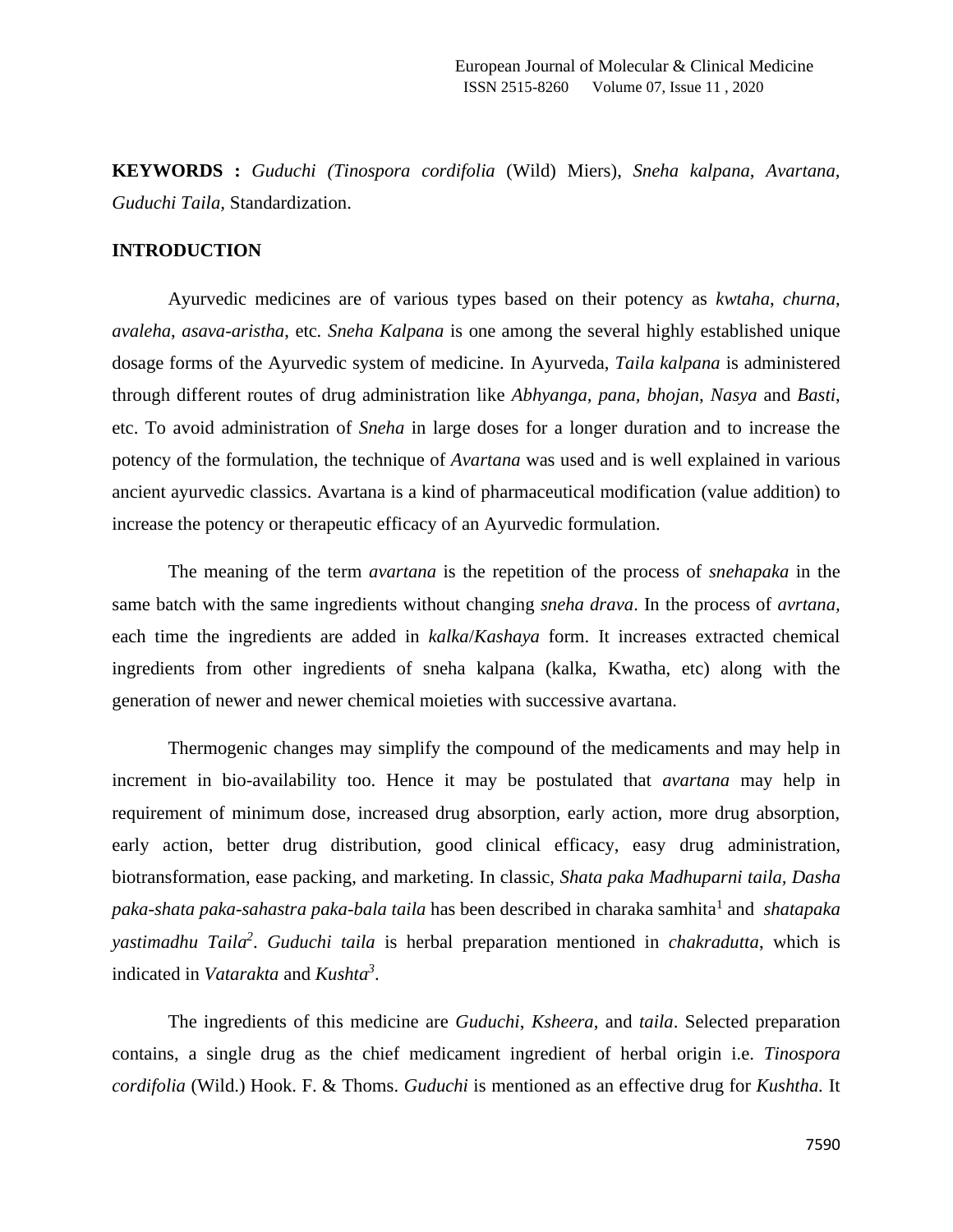is grouped under *Panchatikta* which is found to be mentioned as effective in the treatment of *Kushtha* by many ancient texts. Hence in the present study was thus designed to prepare the *Guduchi taila* by *avartana* process and further process validation was done.

#### **MATERIALS AND METHODS**

#### **Procurement of raw material/collection of raw material and authentication of raw material**

Fresh *Guduchi stem was* collected from the periphery area of Jamnagar and used after authentification in the pharmacognosy department of IPGT & RA, Jamnagar. *Tila taila* (sesame oil) was obtained from the GAU Pharmacy, Jamnagar while Cow milk was purchased from Amul Parlour, Jamnagar.

#### **Pharmaceutical process of Dashapaka Guduchi taila**

*Guduchi taila* was prepared as per the reference mentioned in *Chakradatta<sup>1</sup>* . *Dasha Paka Guduchi* taila was prepared by the repeated process of *taila Paka* 10 times. It is carried out in three steps; i.e Preparation of *Guduchi* Kwatha, Preparation of *Guduchi* Kalaka, Process validation of *Dashapaka guduchi taila.*

#### **Preparation of** *Guduchi Kwatha<sup>4</sup>*

Principles: Kwathan ( heating and evaporation)

Ingredients: Freshly collected *Guduchi* stem 1 part & water 4 part

Procedure:

Fresh *Guduchi* stem was cut into small pieces. These pieces were added to water and heated over mild heat (80-90<sup>0</sup>c). It was prepared by reducing the amount of water up to  $1/4<sup>th</sup>$  part of the initial quantity and after that filtered through cotton cloth.

#### **Preparation of** *Guduchi kalka*

Principle: chopping & pounding

Ingredients: Freshly collected *Guduchi* stem (dia.1-1.5 cm)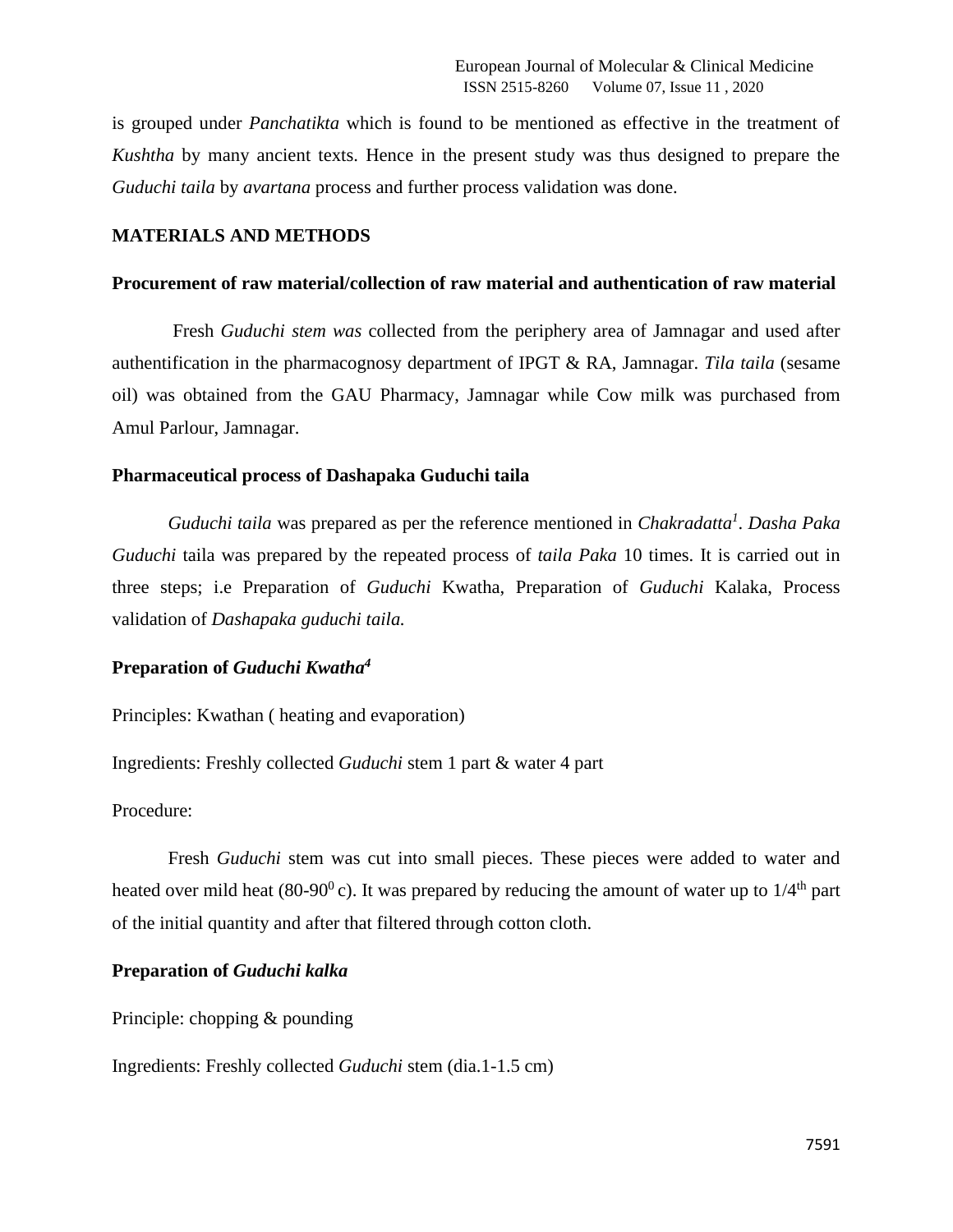#### Procedure:

Guduchi kalka was prepared by chopping the freshly collected washed Guduchi stem into small pieces and then converted into *Kalka* by using of wet grinder.

#### **Process validation of** *Dashapaka Guduchi taila*

#### Principle: *Sneha paka*

Ingredients: *Tila taila* 1part, *Guduchi kalka* 1/8th part, *Guduchi Kwatha* 4 part, and cow milk 1 part.

#### Procedure:

*Tila taila* was taken in a stainless steel vessel and heated on mild flame. After that fresh pounded *Guduchi kalka* was added to it, followed by Guduchi Kwatha and milk. The whole mixture was heated over mild heat (approx  $85^\circ$ ) till complete evaporation of water content and appearance of Madhyampaka *sneha sidhi lakshana* were observed. It was filtered in its warm condition.

After the filtration of Guduchi taila again same procedure was repeated 9 times (Every time all the ingredients were added according to the final quantity of the previous sneha). For the 2<sup>nd</sup> avartana, the 1<sup>st</sup> Avartit Guduchi taila was taken in the place of Sneha (oil) and fresh Guduchi Kwatha, Guduchi kalka, and milk were added in the prescribed ratio. Similarly, further Avartana were carried by using preceding oil prepared Avartit as the base. The final product obtained after 10 repeated processes is called *Dasha avartita Guduchi taila.*

#### **OBSERVATION & RESULTS**

Guduchi taila contain Tila taila, Giduchi kalka, Guduchu kwatha and Godugdha. The composition is shown in table no.1

| Table 1: Formulation composition of Guduchi taila |  |  |  |  |  |  |  |  |  |  |  |
|---------------------------------------------------|--|--|--|--|--|--|--|--|--|--|--|
|---------------------------------------------------|--|--|--|--|--|--|--|--|--|--|--|

| Sr.no | Ingredients | <b>Botanical/English name</b> | <b>Part used</b> | <b>Quantity</b> |
|-------|-------------|-------------------------------|------------------|-----------------|
|       | Tila taila  | Sesamum indicum DC.           |                  | part            |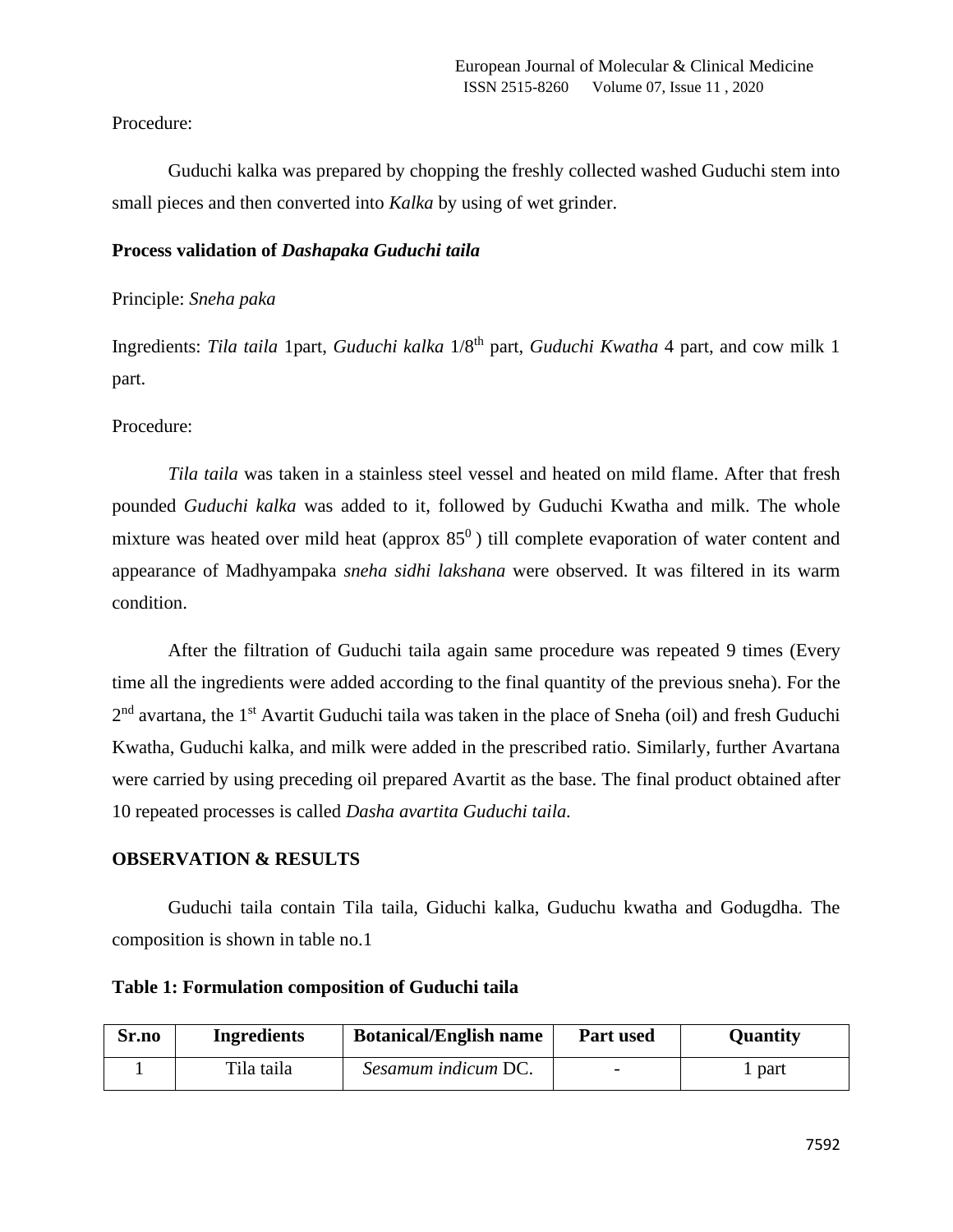European Journal of Molecular & Clinical Medicine ISSN 2515-8260 Volume 07, Issue 11 , 2020

| Guduchi kalka  | Tinospora cordifolia | <b>Stem</b> | $1/8th$ part |
|----------------|----------------------|-------------|--------------|
| Guduchi Kwatha | Tinospora cordifolia | Stem        | 4 part       |
| Godugdha       | Cow milk             |             | part         |

The composition of Guduchi taila ingredients used in 3 batches is shown in table no. 2

| Table 2: The ingredients Guduchi taila in 3 batches. |  |  |  |  |  |
|------------------------------------------------------|--|--|--|--|--|
|                                                      |  |  |  |  |  |

| <b>Ingredients</b>               | <b>Batch I</b> | <b>Batch II</b> | <b>Batch III</b> | Average |
|----------------------------------|----------------|-----------------|------------------|---------|
|                                  |                |                 |                  |         |
| Tila taila $(l)$                 | 7              | 7               | 7                | 7       |
| Guduchi kalka (gm)               | 875            | 875             | 875              | 875     |
| Guduchi Kwatha (l)               | 28             | 28              | 28               | 28      |
| Godugdha $(l)$                   | 7              | 7               | 7                | 7       |
| Final yield Guduchi taila(l)     | 6.8            | 6.9             | 6.85             | 6.85    |
| wt of kalka after oil filtration | 1.37           | 1.25            | 1.35             | 1.32    |

Organoleptic characters like colour, odour, consistency and taste is shown in table no. 3

# **Table 3: Organoleptic characters of Guduchi Kwatha**

| <b>Organoleptic characters</b> | <b>Observation</b> |
|--------------------------------|--------------------|
| Colour                         | Dark greenish      |
| Consistency                    | <b>Viscous</b>     |
| Odour                          | <b>Bitter</b>      |
| Taste                          | <b>Bitter</b>      |

The quantity of ingredients used in preparation of Dashapaka Guduchi taila in all the 3 batches is given in table no. 4-6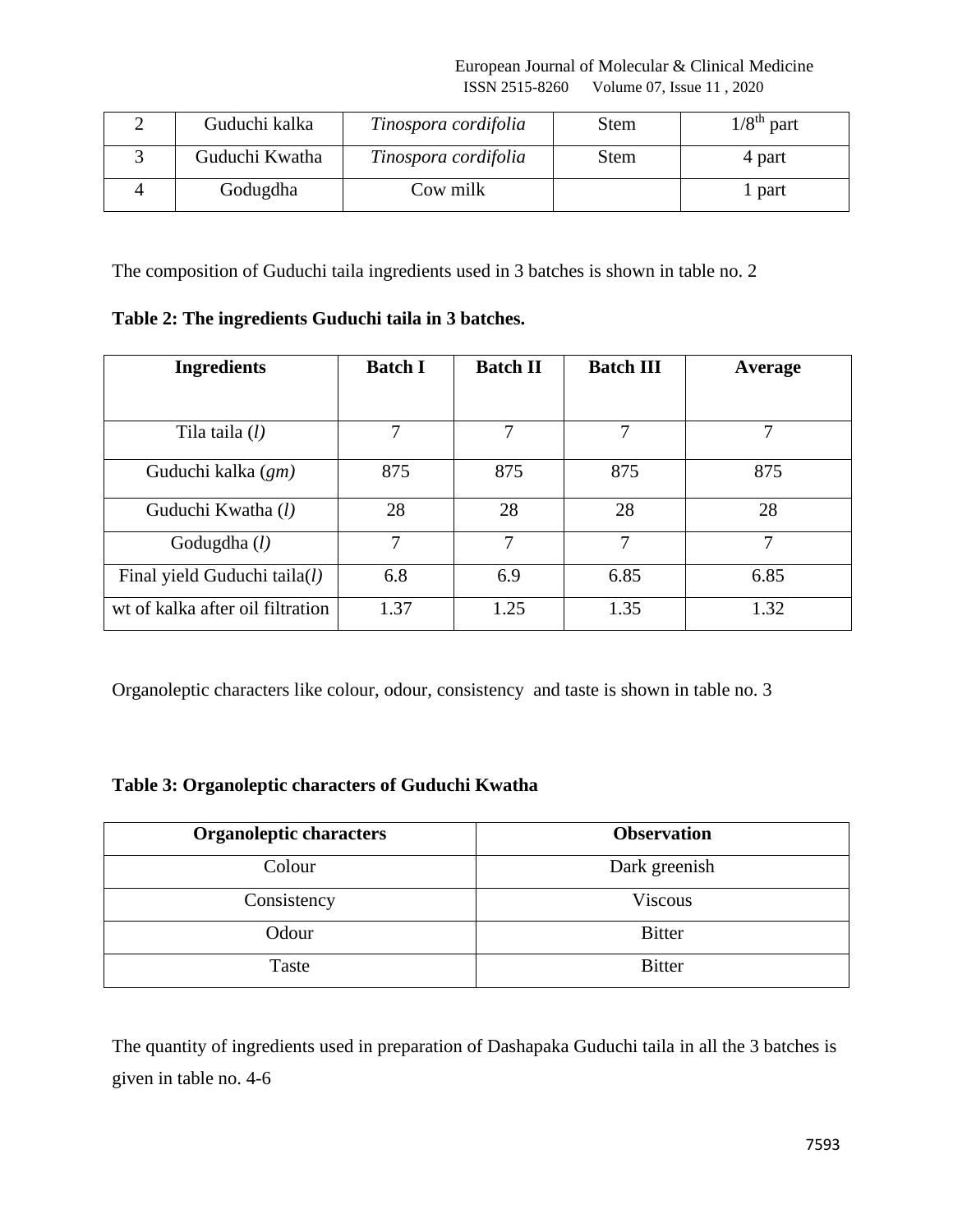| <b>Guduchi Taila</b> | 1 <sup>st</sup> | 2 <sub>nd</sub> | 3rd  | 4 <sup>th</sup> | 5 <sup>th</sup> | 6 <sup>th</sup> | 7 <sup>th</sup> | <b>gth</b> | <b>gth</b> | 10 <sup>th</sup> |
|----------------------|-----------------|-----------------|------|-----------------|-----------------|-----------------|-----------------|------------|------------|------------------|
| paka                 |                 |                 |      |                 |                 |                 |                 |            |            |                  |
| Tila taila $(l)$     | 7               | 6.8             | 6.8  | 6.7             | 6.6             | 6.5             | 6.3             | 6.3        | 6.2        | 6                |
| Guduchi              | 875             | 850             | 850  | 837             | 825             | 812             | 787             | 787        | 775        | 750              |
| kalka(gm)            |                 |                 |      |                 |                 |                 |                 |            |            |                  |
| Guduchi              | 28              | 27.2            | 27.2 | 26.8            | 26.4            | 26              | 25.2            | 25.2       | 24.8       | 24               |
| Kwatha(1)            |                 |                 |      |                 |                 |                 |                 |            |            |                  |
| Godugdha(l)          | $\overline{7}$  | 6.8             | 6.8  | 6.7             | 6.6             | 6.5             | 6.3             | 6.3        | 6.2        | 6                |
|                      |                 |                 |      |                 |                 |                 |                 |            |            |                  |
| Final yield          | 6.8             | 6.8             | 6.7  | 6.6             | 6.5             | 6.3             | 6.3             | 6.2        | 6          | 5.9              |
| Wt of kalka after    | 1.37            | 1.25            | 1.25 | 1.22            | 1.22            | 1.20            | 1.18            | 1.20       | 1.15       | 1.1              |
| oil filtration (gm)  |                 |                 |      |                 |                 |                 |                 |            |            |                  |

**Table 4: Quantity of ingredients in Dasha paka guduchi taila ( Batch I)**

**Table 5: Quantity of ingredients in Dasha paka guduchi taila ( Batch II)**

| <b>Guduchi Taila</b>                     | 1 <sup>st</sup> | 2 <sub>nd</sub> | 3rd  | 4 <sup>th</sup> | 5 <sup>th</sup> | 6 <sup>th</sup> | 7 <sup>th</sup> | 8 <sup>th</sup> | <b>9th</b> | 10 <sup>th</sup> |
|------------------------------------------|-----------------|-----------------|------|-----------------|-----------------|-----------------|-----------------|-----------------|------------|------------------|
| paka                                     |                 |                 |      |                 |                 |                 |                 |                 |            |                  |
| Tila taila(1)                            | 7               | 6.9             | 6.6  | 6.5             | 6.5             | 6.4             | 6.4             | 6.3             | 6.2        | 6                |
| Guduchi<br>kalka(gm)                     | 875             | 862             | 825  | 812             | 812             | 800             | 800             | 787             | 775        | 750              |
| Guduchi<br>Kwatha(1)                     | 28              | 27.6            | 26.4 | 26              | 26              | 25.6            | 25.6            | 25.2            | 24.8       | 24               |
| Godugdha(l)                              | 7               | 6.9             | 6.6  | 6.5             | 6.5             | 6.4             | 6.4             | 6.3             | 6.2        | 6                |
| Final yield(1)                           | 6.9             | 6.6             | 6.5  | 6.5             | 6.4             | 6.4             | 6.3             | 6.2             | 6          | 5.8              |
| Wt of kalka after<br>oil filtration (gm) | 1.25            | 1.30            | 1.22 | 1.1             | 1.25            | 1.1             | 1.1             | 985             | 1.1        | 980              |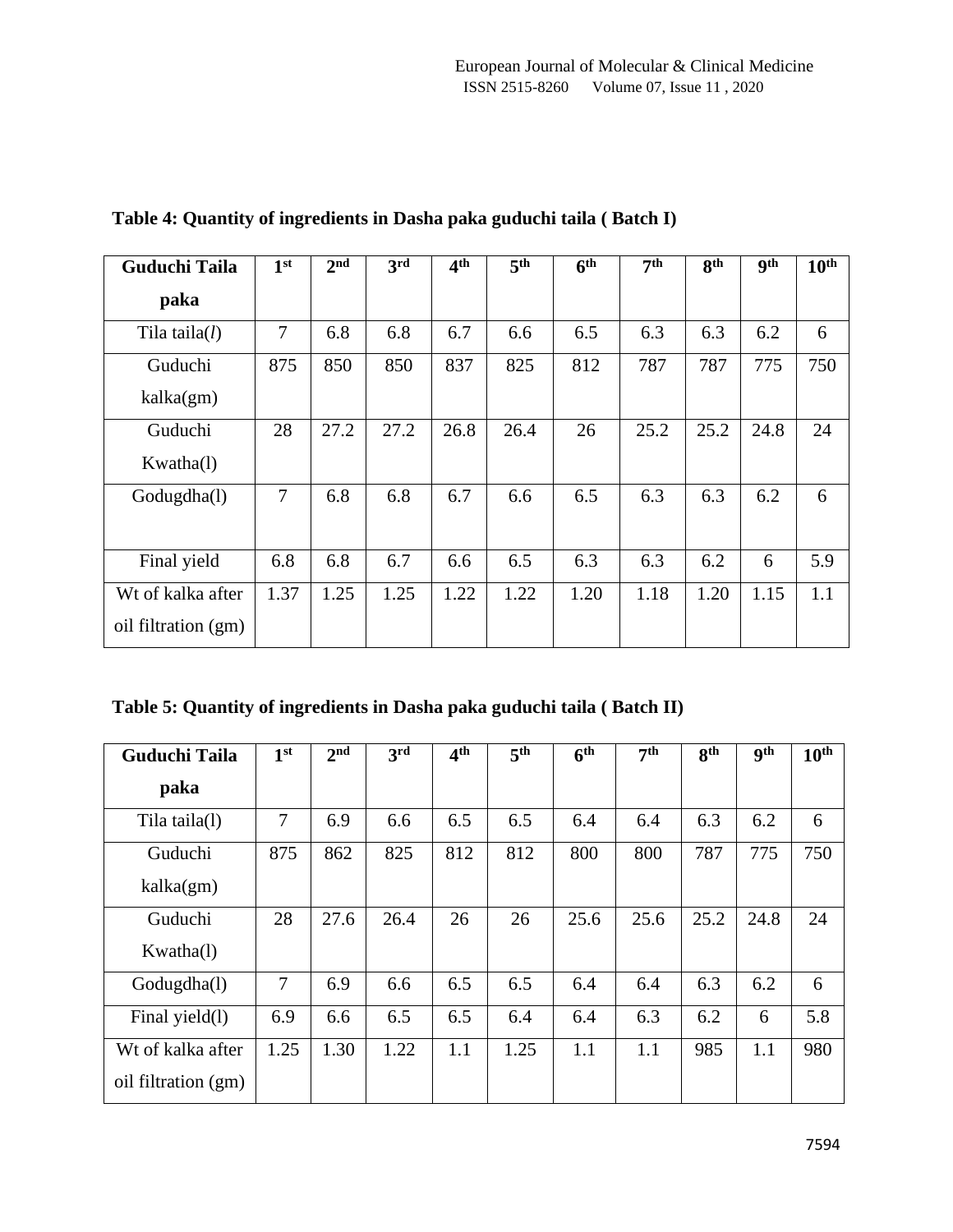| Guduchi taila       | 1              | $\overline{2}$ | 3     | $\overline{\mathbf{4}}$ | 5   | 6    | $\overline{7}$ | 8    | 9    | 10   |
|---------------------|----------------|----------------|-------|-------------------------|-----|------|----------------|------|------|------|
| paka                |                |                |       |                         |     |      |                |      |      |      |
| Tila taial(1)       | $\overline{7}$ | 6.85           | 6.66  | 6.5                     | 6.5 | 6.4  | 6.4            | 6.3  | 6.2  | 5.9  |
| Guduchi             | 875            | 856            | 832   | 812                     | 812 | 800  | 800            | 787  | 775  | 737  |
| kalka(gm)           |                |                |       |                         |     |      |                |      |      |      |
| Guduchi             | 28             | 27.4           | 26.64 | 26                      | 26  | 25.6 | 25.6           | 25.2 | 24.8 | 23.6 |
| Kwatha(1)           |                |                |       |                         |     |      |                |      |      |      |
| Godugdha(l)         | 7              | 6.85           | 6.66  | 6.5                     | 6.5 | 6.4  | 6.4            | 6.3  | 6.2  | 5.9  |
| Final yield(1)      | 6.85           | 6.66           | 6.5   | 6.5                     | 6.4 | 6.4  | 6.3            | 6.2  | 5.9  | 5.6  |
| Wt of kalka after   | 1.35           | 1.25           | 1.18  | 900                     | 1.1 | 850  | 950            | 955  | 1.1  | 1.1  |
| oil filtration (gm) |                |                |       |                         |     |      |                |      |      |      |

**Table 6: Quantity of ingredients in Dasha Paka guduchi taila ( Batch III)**

**Table 7: Avarage data of 3 batches of Dasha paka Guduchi Taila**

| Dasha Paka guduchi taila       | <b>Batch I</b> | <b>Batch II</b> | <b>Batch III</b> | Average |
|--------------------------------|----------------|-----------------|------------------|---------|
| Initial quantity of Tila taila | 7              | 7               | 7                | 7       |
| $\rm (l)$                      |                |                 |                  |         |
| Fianl quantity of Dasha        | 5.9            | 5.8             | 5.6              | 5.7     |
| Avartita Guduchi taila (1)     |                |                 |                  |         |
| Yield in %                     | 84.28          | 82.85           | 80               | 82.37   |
| Loss $(l)$                     | 1.1            | 1.2             | 1.4              | 1.2     |
| Loss in $%$                    | 15.71          | 17.14           | 20               | 17.61   |

Organoleptic charcters of prepared Guduchi taila is given in table no.8. Batch 1 taila is dark greenish in colour while in Batch II & III prepared oil is greenish in colour. Taila is having viscous consistency, sweetish in odour and bitter in taste as shown in table no. 8.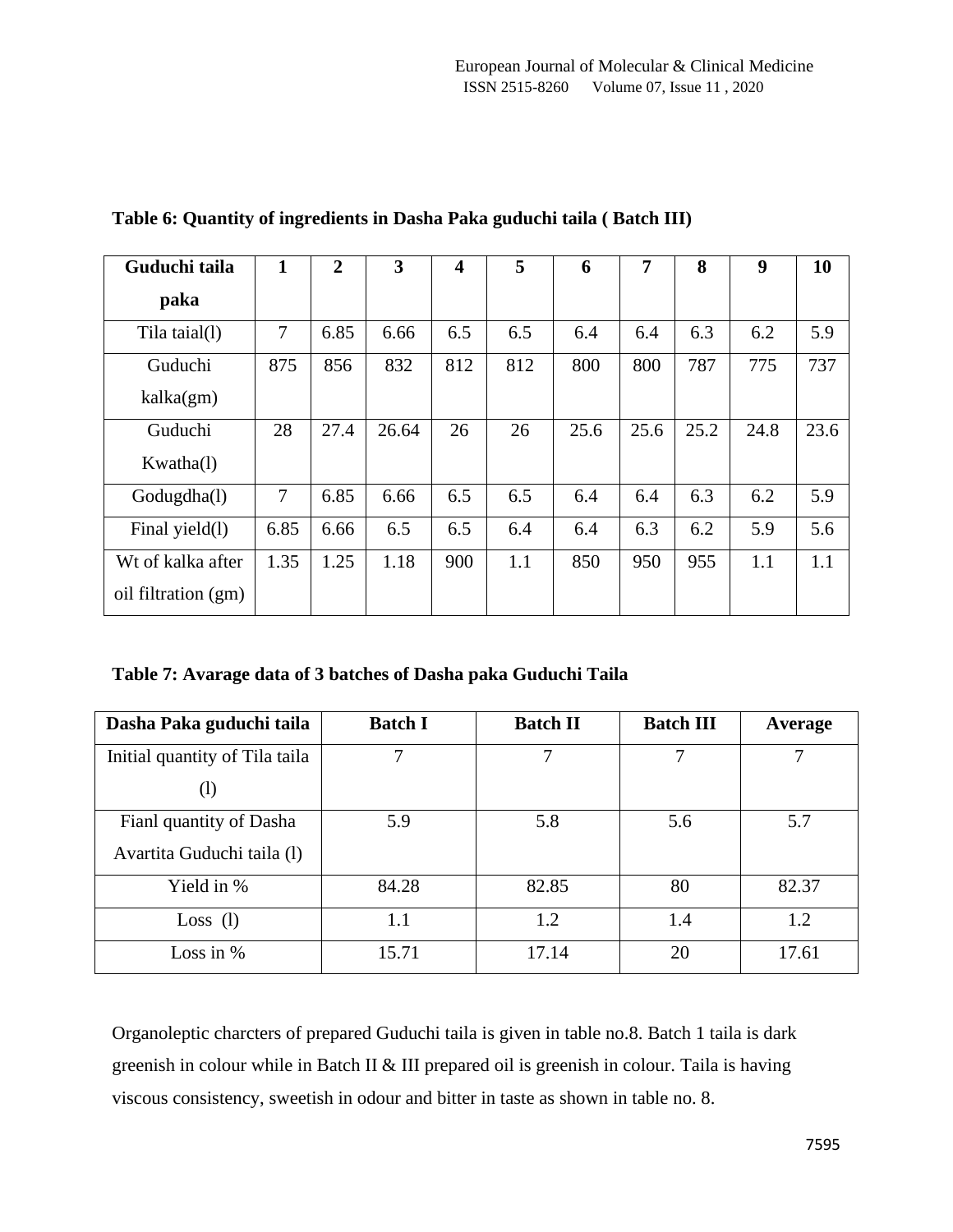| Organoleptic<br>characters | <b>Batch I</b> | <b>Batch II</b> | <b>Batch III</b> |
|----------------------------|----------------|-----------------|------------------|
| Colour                     | Dark greenish  | Greenish        | Greenish         |
| Consistency                | <b>Viscous</b> | <b>Viscous</b>  | Viscous          |
| Odour                      | Sweetish       | Sweetish        | Sweetish         |
| Taste                      | <b>Bitter</b>  | <b>Bitter</b>   | <b>Bitter</b>    |

# **Table: 8 Organoleptic characters of Dasha paka Guduchi taila ( 3 batches.)**

The temperature during the different stages of taila paka is recorded and tabulated in table no.9

| Table: 9 Observation on the temperature at different stages of <i>Dasha Avartita Guduchi</i> |  |
|----------------------------------------------------------------------------------------------|--|
| <i>taila</i> (3 batches)                                                                     |  |

| <b>Observations</b>          | <b>Batch I</b> | <b>Batch II</b> | <b>Batch III</b> |
|------------------------------|----------------|-----------------|------------------|
| On loss of moisture of Taila | 80             | 78              | 75               |
| On adding of kalka           | 70             | 68              | 70               |
| On adding of Cowmilk         | 55             | 50              | 52               |
| At boiling stage             | 88             | 85              | 88               |
| At phenodgama                | 75             | 78              | 76               |
| At mrudupaka stage           | 70             | 72              | 70               |
| At madhyampaka stage         | 72             | 72              | 70               |
| At Filtration time           | 52             | 58              | 50               |

## **DISCUSSION:**

Sneha kalpana is one of the highly established kalpana from another kalpana. It is commonly prescribed Ayurvedic dosage form in day-to-day practices. In different Samhitas so many medicated ghrita and taila were prescribed for the different disease conditions. As per the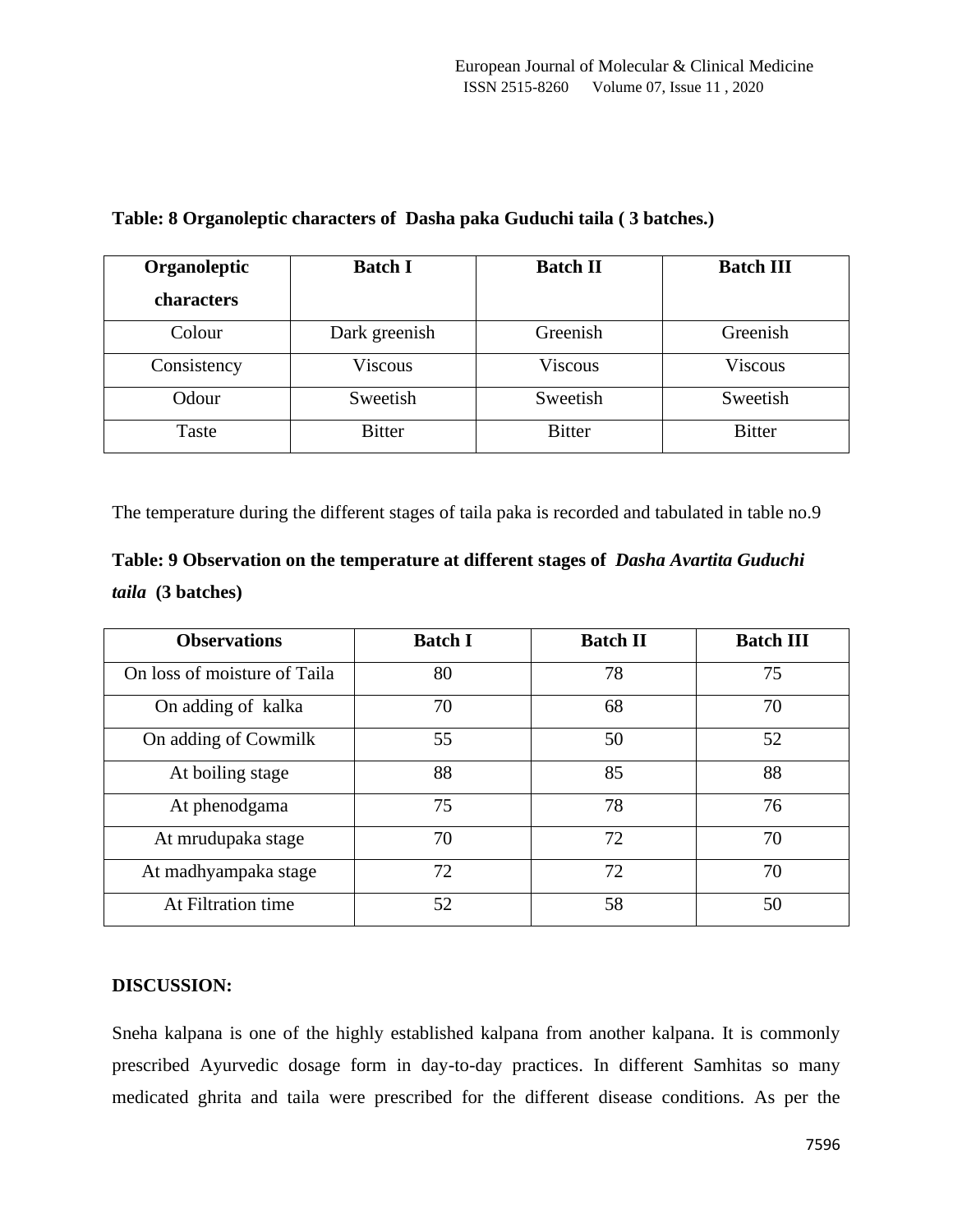Acharya Sushruta Tila, tail is the best among all the tail while the go-ghrita among of ghrita. Guduchi taila was mentioned in the chakradatta in vatraktachikitsa chapter. Guduchi taila is also used in the Chikitsa of kustha. Guduchi is Tikta rasa so that's why oil prepared by Guduchi Kwatha is more bitter. So the concept of Avartana is used for dose minimization and easy palatability. For easy administration of oil as saman sneha we prepared Dasha Avartita Guduchi taila. In the process of Avartana sneha drvya was the same but every time drava dravyas and kalka dravya were added according to sneha dravyas.

During the preparation of the *Guduchi* kwtha, a Fresh guduchi stem was taken in this study. For more from guduchi extraction in water; it was cut into very small pieces and crushed and after that overnight soaking was done. It is considered as Mridu dravyas, thus the quantity of water taken for Kwatha preparation was four times to the drug and reduced up to one-fourth to the initial quantity by evaporating it on mild heat. The continuous stirring was done to avoid the sticking of the drug at the bottom of the vessel. During the heating process of *Guduchi* kwatha forth formation was observed that may appear due to starch content of Guduchi. The color of the Kwatha was found Dark greenish-brown.

Guduchi taila was prepared as per the reference of Chakradatta<sup>5</sup>. Ksheer was taken equal to the sneha dravyas as mentioned in the text. Crackling sound and forth was observed when Guduchi Kalka was added to the hot oil, which is probably due to the moisture content in the Kalka. The Kwatha was added in the Sneha in the initial stage of Paka. After boiling, the Milk was added by maintaining the temperature around  $50-55^\circ$  C to avoid spoiling of milk. It was observed in the pilot batch that if the temperature of milk and oil is different then there are chances of spoilage of milk and fatty particles of milk were aggregated. The scientific explanation is at the temperature above the boiling point casein micelles are aggregated and due to this temperature, the acidic pH of the media also accelerates the process. Due to heating the buffer capacity of milk salt also changed, carbon dioxide is released, organic acids are produced and casein phosphate may precipitate with the release of hydrogen ions. This is the reason behind the maintenance of the temperature.

During the heating process of Sneha, the color of Kalka became dark brown. The specific observation was seen in oil that after mridupaka stage liquid convert into semisolid form. At madhyam Paka of oil continuous string was needed to avoid the burning of Kalka material. After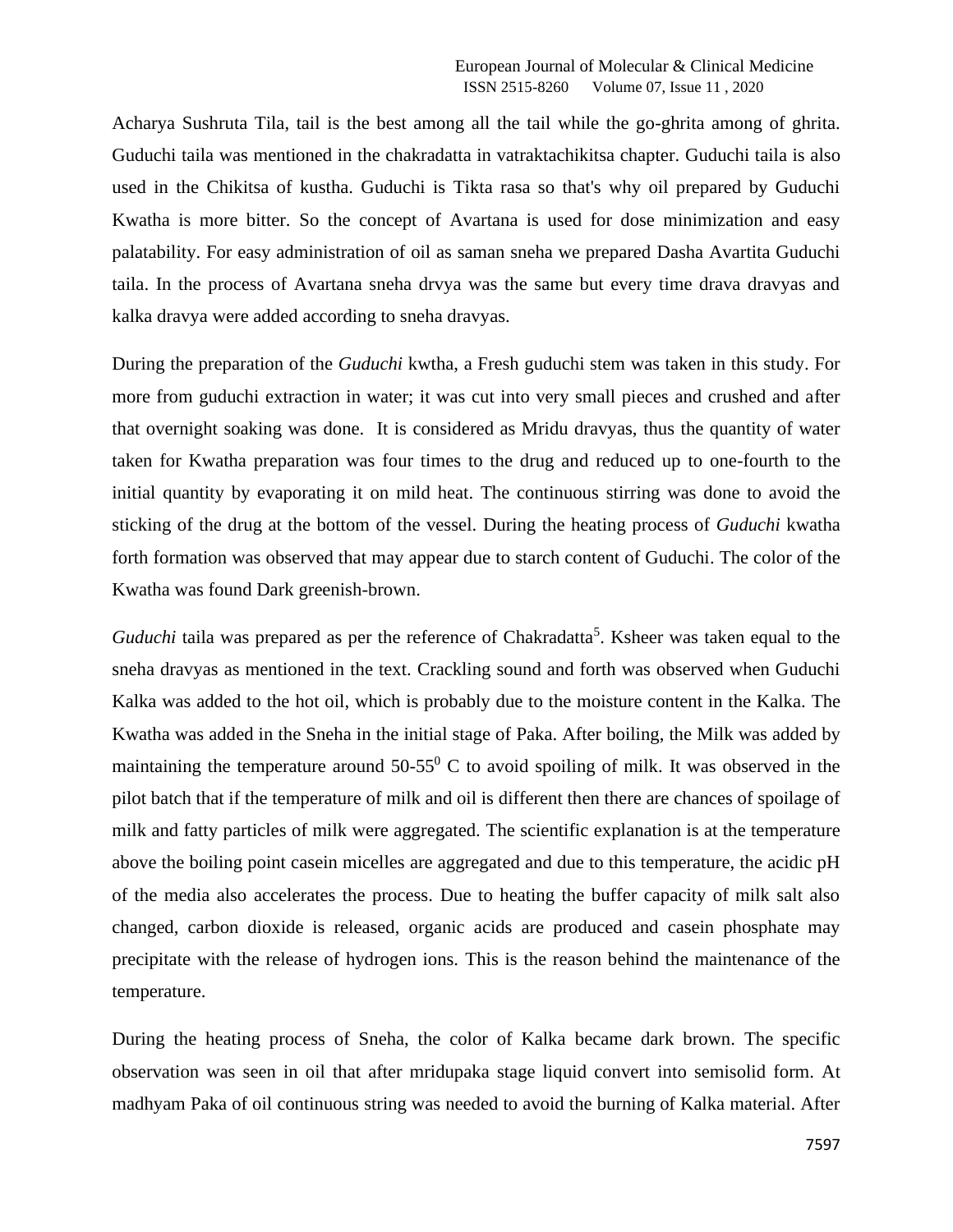the Sneha sidhi lakshna oil got separated from Kalka. The change in colour and smell were observed in the final product. As by adding milk as *drava dravya* Paka was carried out for 2 days according to classics, for enhancing the absorption of active principles to the taila by increasing the contact of the ingredients at different temperature for two nights which potentiates the chemical constituents into the taila<sup>6</sup>.

For the  $2<sup>nd</sup>$  avratana of Guduchi taila Sneha dravyas were taken according to  $1<sup>st</sup>$  avrtita guduchi taila and for every avratana this procedure was repeated. Initially color of Guduchi taila was yellowish. After 2 avartana color became dark yellowish and color of dasha avartita Guduchi taila was dark brownish. After  $5<sup>th</sup>$  avartana of Guduchi taila oil got became viscous and some solid particles can be seen in oil that may be due to milk fat convert into Ghrita form. So the number of avartana process changed the structure of oil and also colour of oil became changed. The taste of Dasha avartita Guduchi taila was more bitter due to the repeated adding of Guduchi Kwatha in every sneha Paka. The reason behind the loss after every avartana process is that Guduchi stems were fibrous so they could not be converted in fine paste form so during the sneha Paka milk fat was mixed with Guduchi kalka and it was hard to separate from kalka.

## **CONCLUSION**

The meaning of avartana is repetition. Avartana of taila will help in minimizing the dose, increase the effect, and quicker action but avartana process is used rarely because of the long duration required for its preparation, increase in cost, and loss of quantity occur. The avartana process helps to increases the potency of the formulation. The developed process of Dasha Paka Guduchi taila may be taken in the further pharmaceutical study and also, it will be helpful in Furthur scientific research.

| $\sim$<br>Hτσ | $\overline{\phantom{a}}$<br>$H_1$ $\sigma$<br>. . |
|---------------|---------------------------------------------------|
| $\sim$        | _<br>$\overline{\phantom{0}}$                     |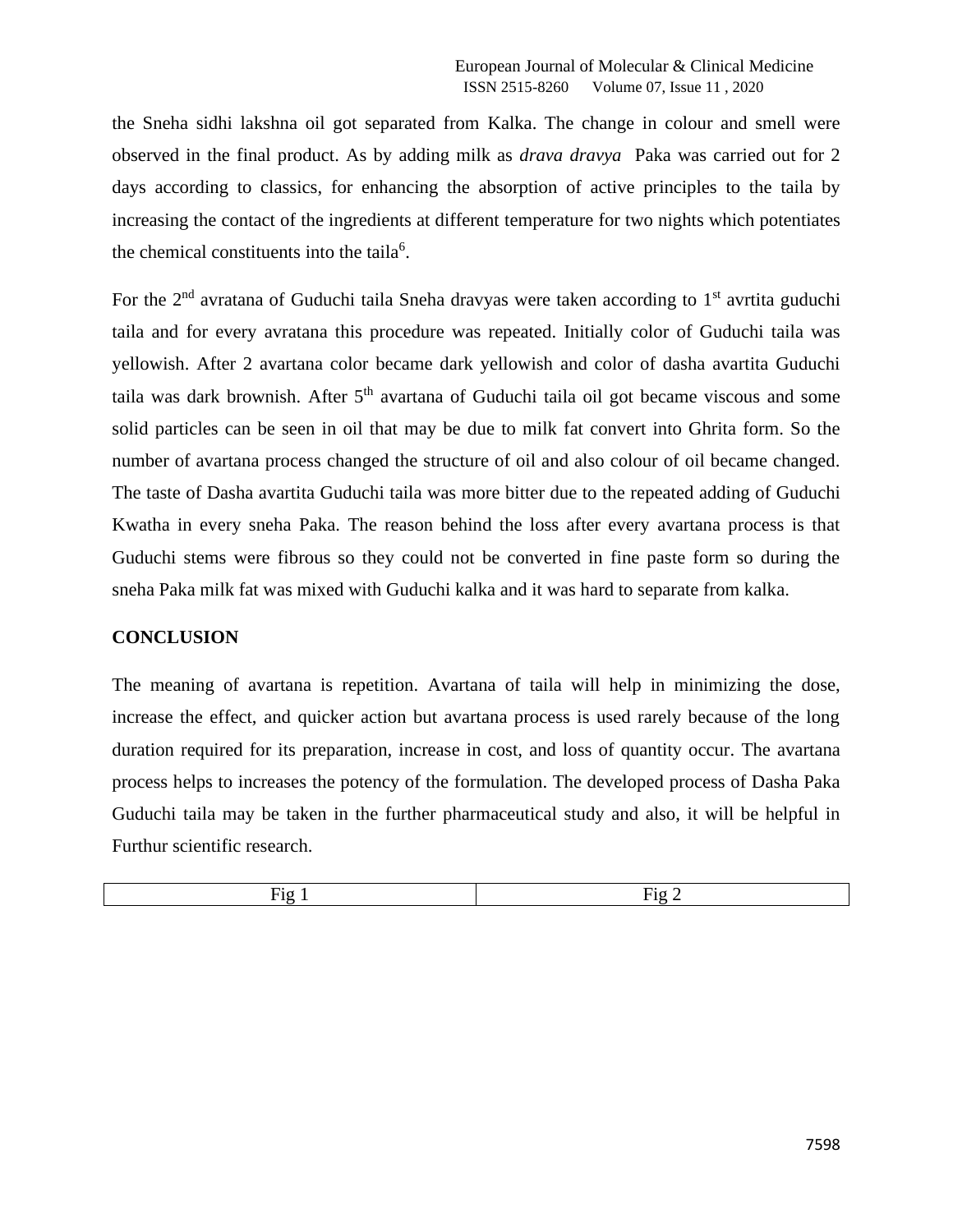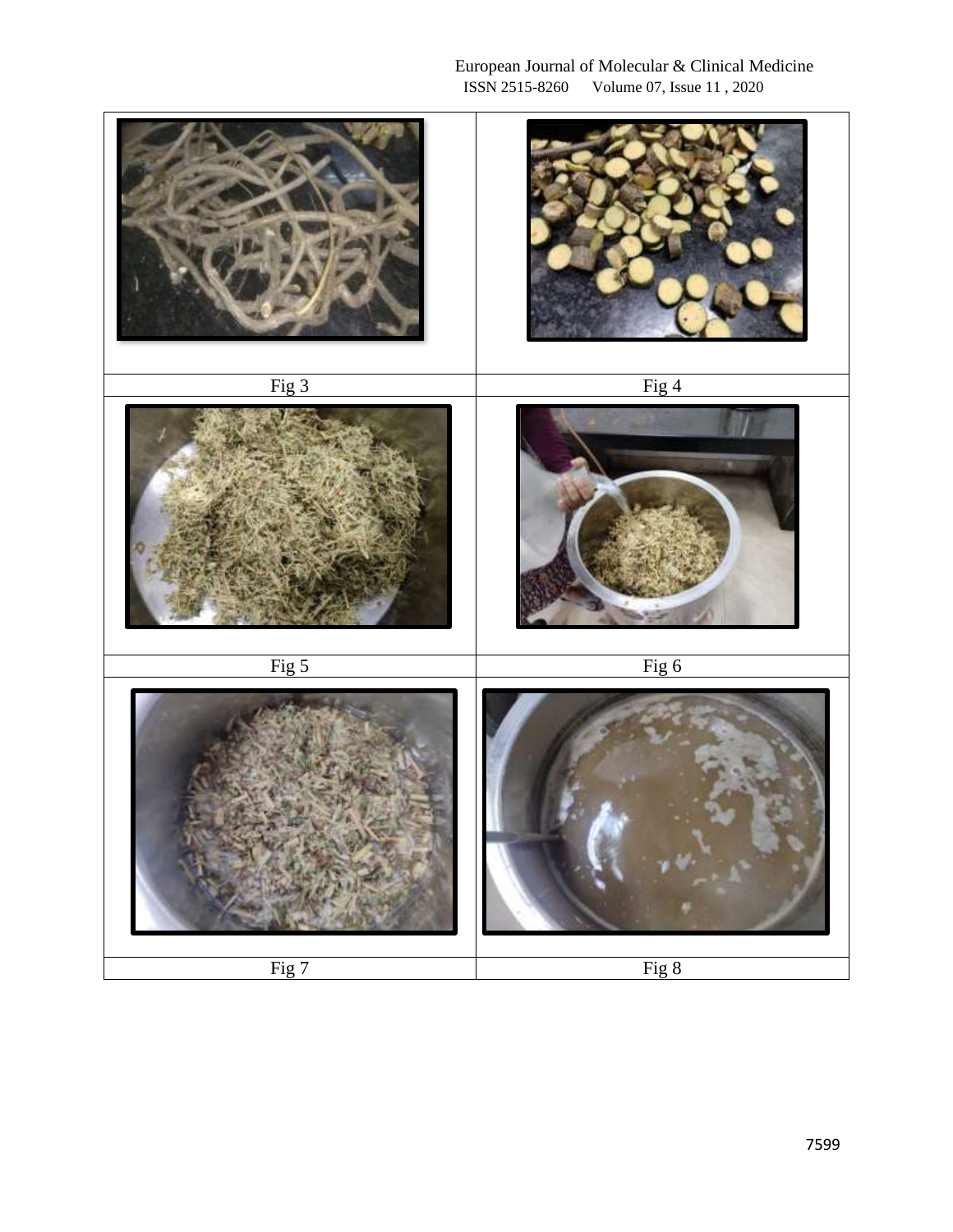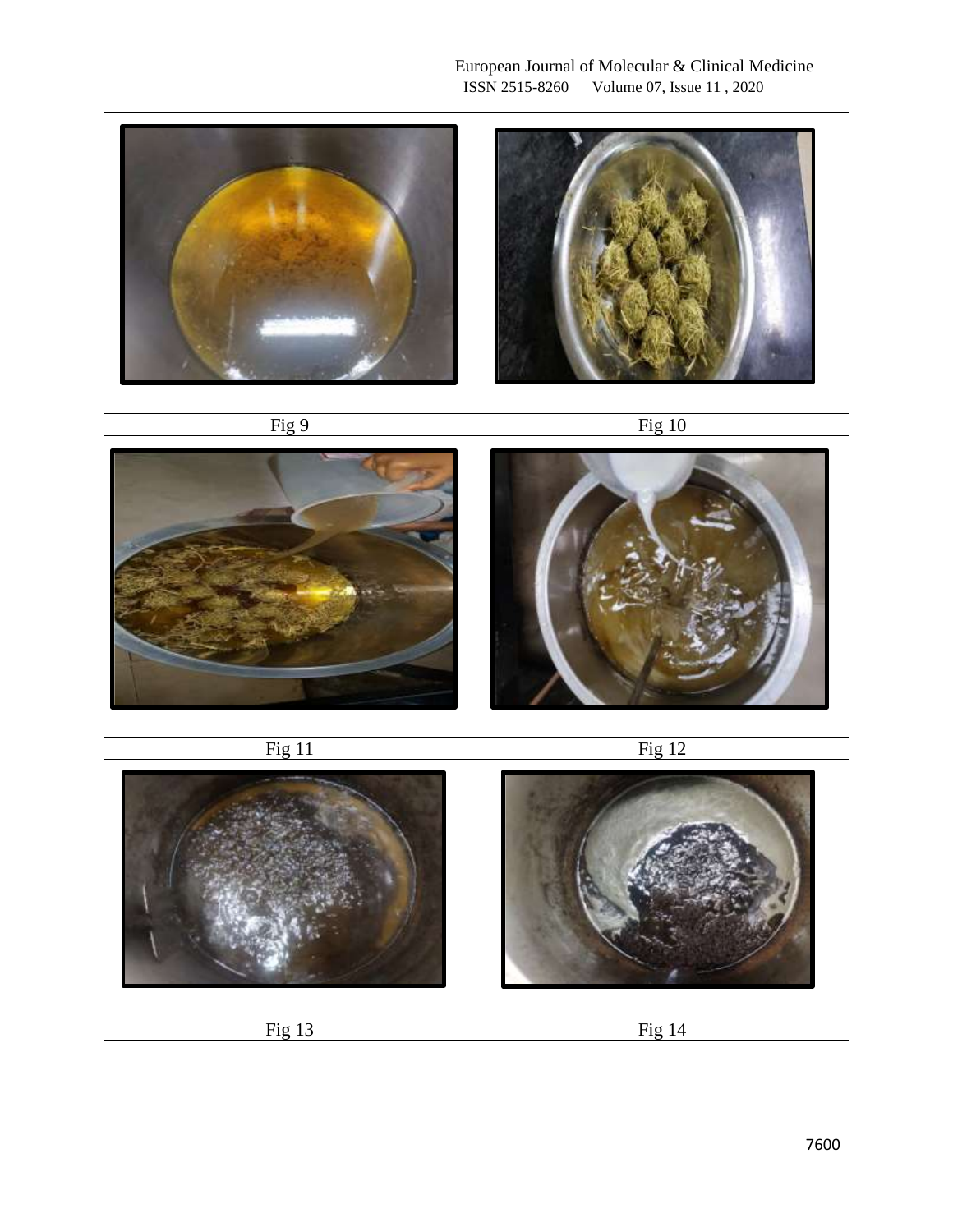## European Journal of Molecular & Clinical Medicine<br>ISSN 2515-8260 Volume 07, Issue 11, 2020 Volume 07, Issue 11, 2020

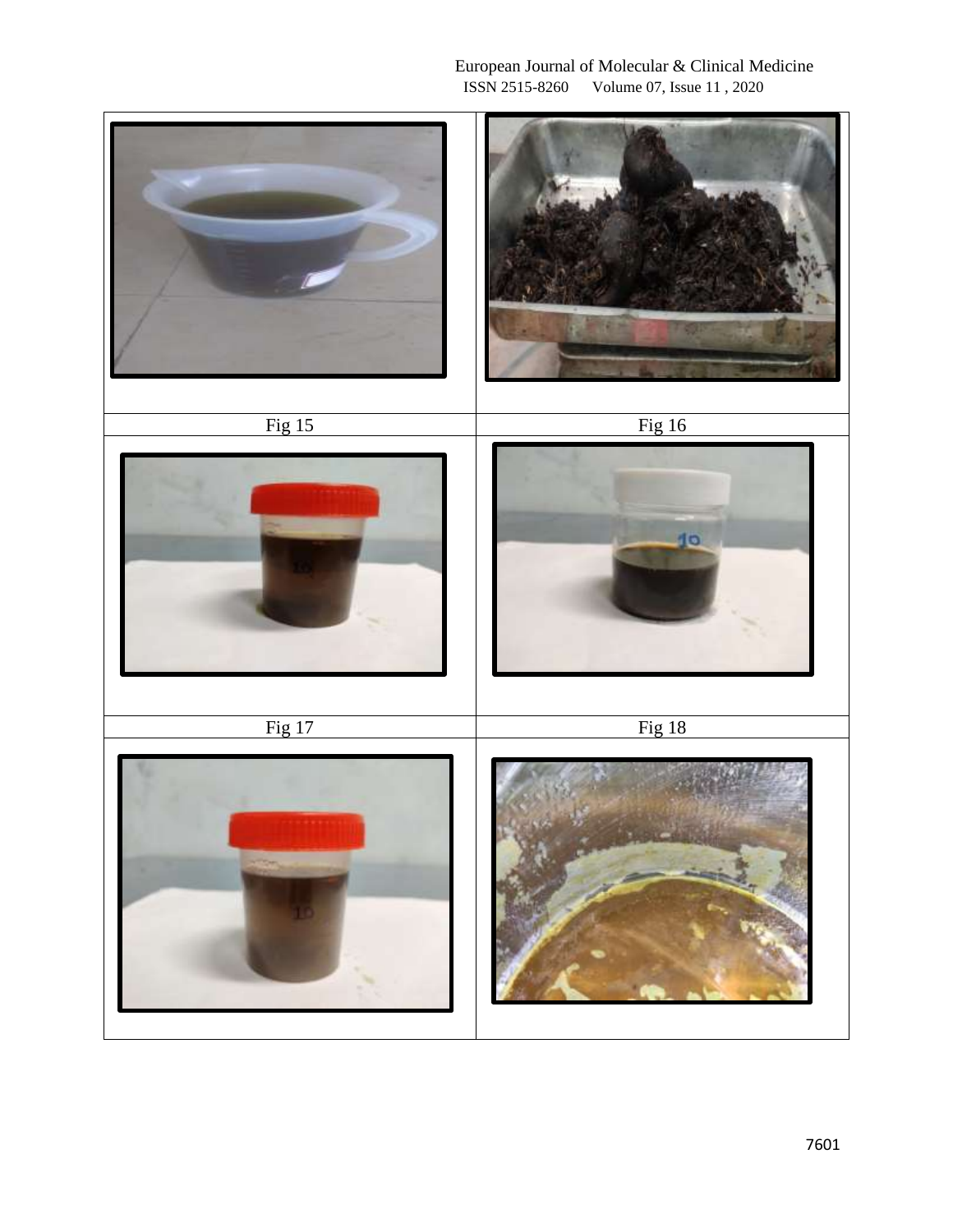Fig .

- 1.Guduchi stem
- 2.Guduchi stem cut into small pieces
- 3. Guduchi stem crushed
- 4. Adding water for Kwatha preparation
- 5.Overnight soaking
- 6.kwatha preparation
- 7.Tila taila
- 8.kalka preparation
- 9.adding of kalka and Kwatha
- 10.adding of milk
- 11 snehapaka process
- 12. phenodgama
- 13. After 10 snehapaka filtration of oil
- 14.color of kalka after snehapaka
- 15. Dasha Paka guduchi taila -1
- 16. Dasha Paka guduchi taila -2
- 17. Dasha Paka guduchi taila -3
- 18. After few days some layer of ghrita seen in storage container

#### **REFERENCES**

<sup>&</sup>lt;sup>1</sup> Kashinath SP, Gorakhanatha C, editor. Charaka Samhita of Agnivesha, chikitsha Sthana. Reprint edition. Ch. 29, Ver.119. Varanasi: Chaukhamba Sanskrit Sansthana; 2013; p. 834.

<sup>2</sup> Kashinath SP, Gorakhanatha C, editor. Charaka Samhita of Agnivesha, chikitsha Sthana. Reprint edition. Ch. 29, Ver.95. Varanasi: Chaukhamba Sanskrit Sansthana; 2013; p. 831.